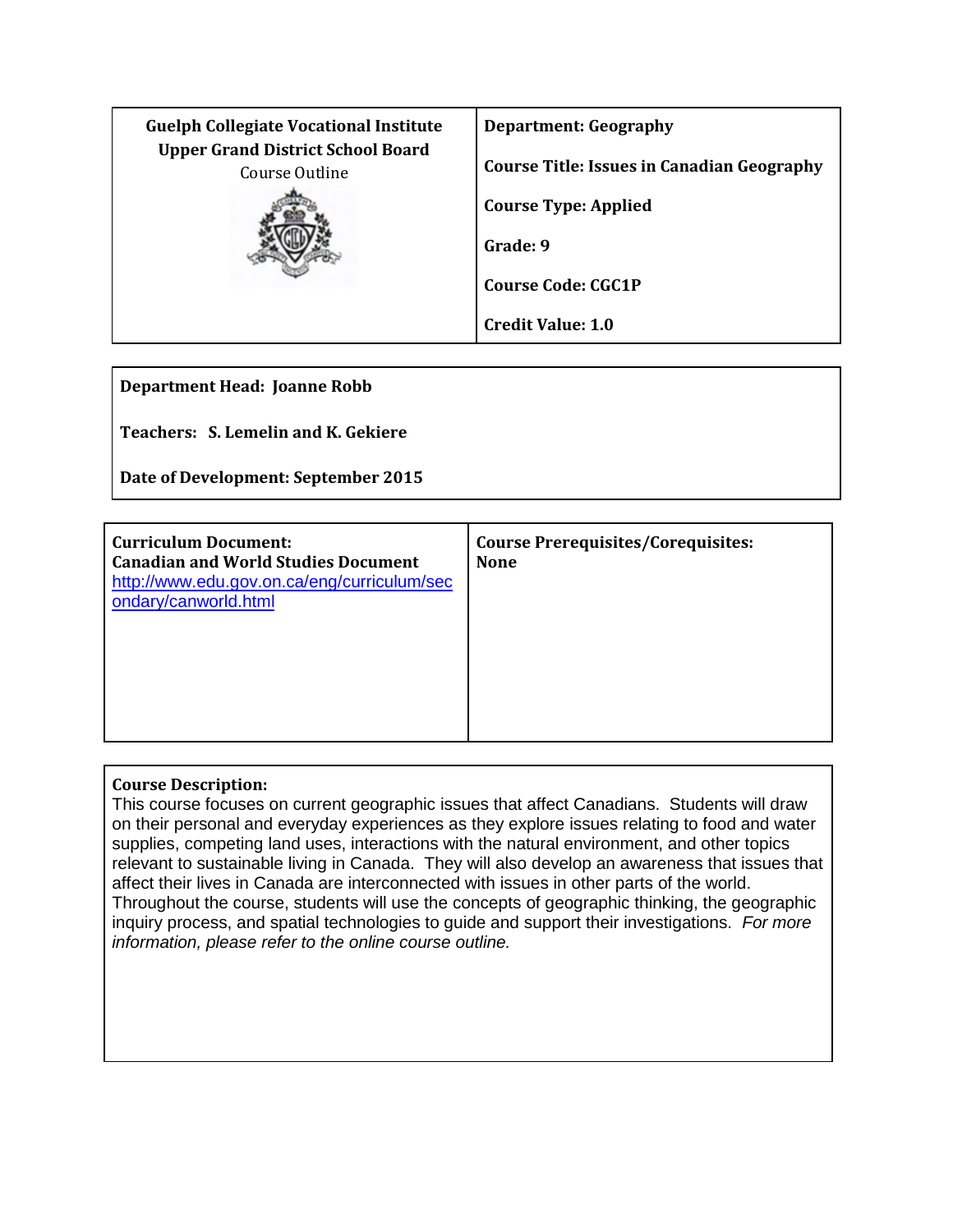# **Term Work (70% of the final mark)**

| <b>Unit Title</b>                                       | Big Ideas                                                                                                                                                                                                                                                                                          | <b>Unit Culminating Tasks</b>                                                                  |
|---------------------------------------------------------|----------------------------------------------------------------------------------------------------------------------------------------------------------------------------------------------------------------------------------------------------------------------------------------------------|------------------------------------------------------------------------------------------------|
| <b>Introduction and Skill</b><br>Development            | Developing the geographic<br>inquiry process,<br>interpreting and analyzing<br>maps and documents                                                                                                                                                                                                  | Map, Globe and Literacy<br>skills (15%)                                                        |
| Liveable<br>Communities                                 | Individual and community<br>$\bullet$<br>actions have an impact on<br>the environment and<br>people who live in it<br>Land is used in various<br>ways and is connected to<br>broader networks                                                                                                      | Intro and Livable<br>Communities Test (10%)<br>Ecological Footprint (5%)                       |
| Interactions in the<br>Physical<br>Environment          | Canada's diverse physical<br>regions and natural<br>phenomena influence<br>people and how they live<br>People's actions can<br>$\bullet$<br>influence natural<br>processes and<br>phenomena                                                                                                        | <b>Physical Interactions Test</b><br>(15%)<br>Disaster Management Plan<br>and Simulation (10%) |
| Managing Canada's<br>Resources and<br><b>Industries</b> | Canada has a wide variety<br>$\bullet$<br>of natural resources<br>Individuals influence how<br>$\bullet$<br>the natural resources are<br>used<br>There is economic,<br>$\bullet$<br>environmental, social and<br>political significance for<br>each natural resource and<br>industry across Canada | Natural resources storybook<br>(15%)                                                           |
| Changing<br>Populations                                 | Communities respond in<br>$\bullet$<br>various ways depending<br>on national and global<br>needs.                                                                                                                                                                                                  | In the exam                                                                                    |

# **Culminating Tasks/Exams (30% or the final mark)**

**Course Culminating Task/Exams and Description**

**Best Place to Live:** Students develop a decision making matrix, use criteria, research and make a decision on the best place to live in Canada. They present their results to the class using a slide show presentation. (15%)

*Final Exam:* Multiple choice, short answer, map, analysis of graphs and essay/paragraph. (15%)